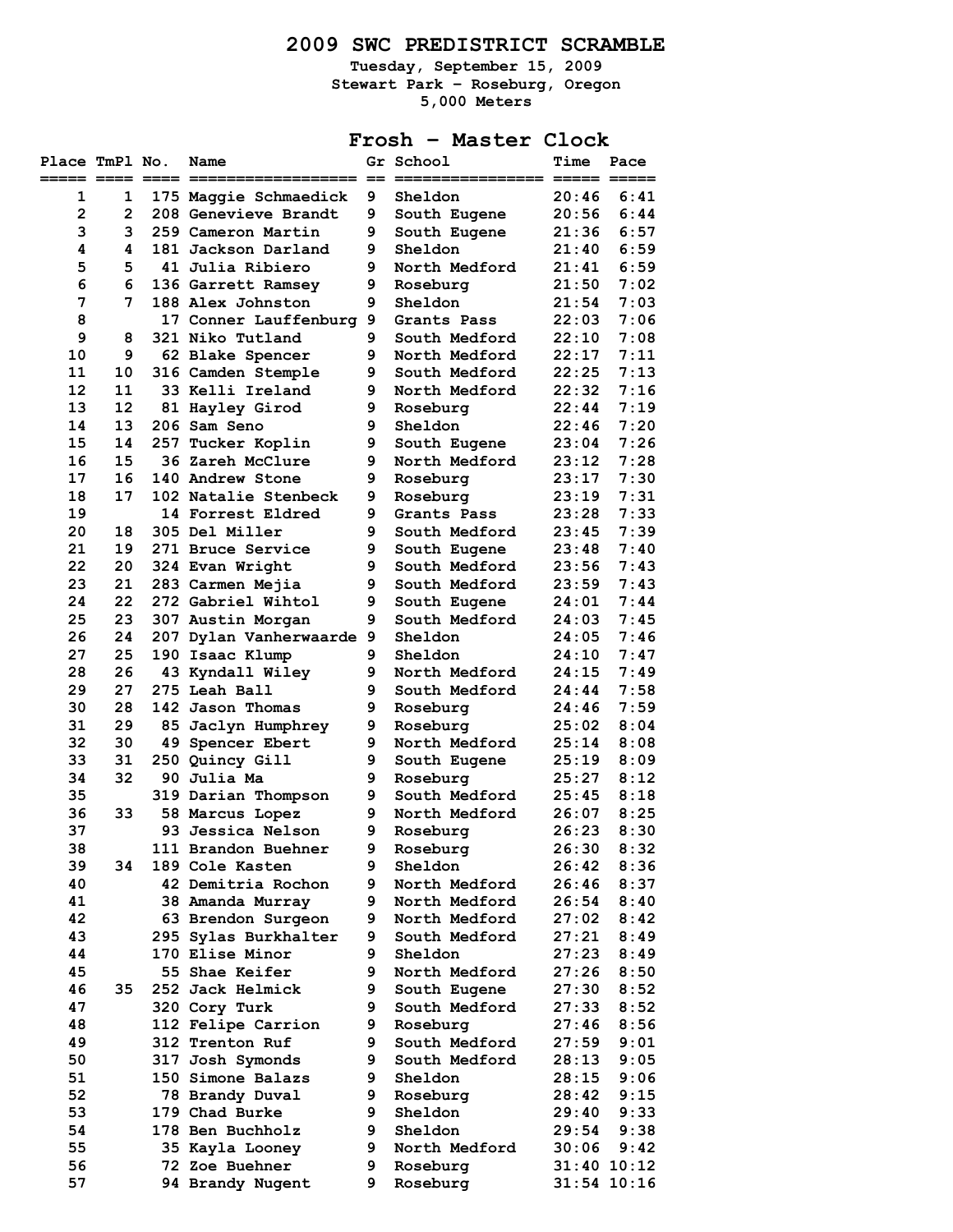| 59             |                   |                  | 92 Ally Malone                                                       | 9  | Roseburg                    |               | $32:08$ 10:21   |
|----------------|-------------------|------------------|----------------------------------------------------------------------|----|-----------------------------|---------------|-----------------|
| 60             |                   |                  | 289 Kristin Wade                                                     | 9  | South Medford               |               | $32:16$ 10:23   |
| 61             |                   |                  | 37 Miranda Montoya                                                   | 9  | North Medford 33:29 10:47   |               |                 |
| 62             |                   |                  | 6 Nicole Green                                                       | 9. | Grants Pass                 | 36:22 11:43   |                 |
| 63             |                   |                  | 325 Jacob Ward                                                       |    | 9 South Medford 39:43 12:47 |               |                 |
|                |                   |                  |                                                                      |    |                             |               |                 |
|                |                   |                  |                                                                      |    |                             |               |                 |
|                |                   |                  |                                                                      |    | Frosh Team Scores           |               |                 |
|                | <b>1. Sheldon</b> |                  |                                                                      |    |                             |               |                 |
|                |                   | 1                | 7<br>13<br>24<br>4                                                   |    | $(25)$ $(34) =$<br>49       |               |                 |
|                |                   |                  | Maggie Schmaedick, Jackson Darland, Alex Johnston, Sam Seno, Dylan   |    |                             |               |                 |
|                |                   |                  | Vanherwaarde, Isaac Klump, Cole Kasten                               |    |                             |               |                 |
|                |                   |                  |                                                                      |    |                             |               |                 |
|                |                   | 2. South Eugene  |                                                                      |    |                             |               |                 |
|                |                   | $\mathbf{2}$     | 14<br>19<br>3                                                        |    | $22$ (31) (35) =<br>60      |               |                 |
|                |                   |                  | Genevieve Brandt, Cameron Martin, Tucker Koplin, Bruce Service,      |    |                             |               |                 |
|                |                   |                  | Gabriel Wihtol, Quincy Gill, Jack Helmick                            |    |                             |               |                 |
|                |                   |                  |                                                                      |    |                             |               |                 |
|                |                   | 3. North Medford |                                                                      |    |                             |               |                 |
|                |                   | 5                | 9<br>11<br>15                                                        |    | $26$ (30) (33) =<br>66      |               |                 |
|                |                   |                  | Julia Ribiero, Blake Spencer, Kelli Ireland, Zareh McClure, Kyndall  |    |                             |               |                 |
|                |                   |                  | Wiley, Spencer Ebert, Marcus Lopez                                   |    |                             |               |                 |
|                |                   |                  |                                                                      |    |                             |               |                 |
|                |                   | 4. South Medford |                                                                      |    |                             |               |                 |
|                |                   | 8                | 18<br>10<br>20<br>21                                                 |    | $(23)$ $(27) =$<br>77       |               |                 |
|                |                   |                  | Niko Tutland, Camden Stemple, Del Miller, Evan Wright, Carmen Mejia, |    |                             |               |                 |
|                |                   |                  | Austin Morgan, Leah Ball                                             |    |                             |               |                 |
|                |                   |                  |                                                                      |    |                             |               |                 |
|                | 5. Roseburg       |                  |                                                                      |    |                             |               |                 |
|                |                   | 6                | 12<br>16<br>17<br>28                                                 |    | $(29)$ $(32) =$<br>79       |               |                 |
|                |                   |                  |                                                                      |    |                             |               |                 |
|                |                   |                  | Garrett Ramsey, Hayley Girod, Andrew Stone, Natalie Stenbeck, Jason  |    |                             |               |                 |
|                |                   |                  | Thomas, Jaclyn Humphrey, Julia Ma                                    |    |                             |               |                 |
|                |                   |                  |                                                                      |    |                             |               |                 |
|                |                   |                  |                                                                      |    | Frosh Girls Only Results    |               |                 |
| Place TmPl No. |                   |                  | Name                                                                 |    | Gr School                   | Time Pace     |                 |
|                |                   |                  |                                                                      |    |                             | = ===== ===== |                 |
| 1              |                   |                  | 175 Maggie Schmaedick                                                |    | <b>9</b> Sheldon            |               | $20:46$ $6:41$  |
| $\mathbf{2}$   |                   |                  | 208 Genevieve Brandt                                                 | 9  | South Eugene                | 20:56         | 6:44            |
| 3              | 1                 |                  | 41 Julia Ribiero                                                     | 9  | North Medford               | 21:41         | 6:59            |
| 4              | $\mathbf{2}$      |                  | 33 Kelli Ireland                                                     | 9  | North Medford               | 22:32         | 7:16            |
| 5              | 3                 |                  | 81 Hayley Girod                                                      | 9  | Roseburg                    | 22:44         | 7:19            |
| 6              | 4                 |                  | 36 Zareh McClure                                                     | 9  | North Medford               | 23:12         | 7:28            |
| 7              | 5.                |                  | 102 Natalie Stenbeck                                                 | 9  | Roseburg                    | 23:19         | 7:31            |
| 8              |                   |                  | 283 Carmen Mejia                                                     | 9  | South Medford               | 23:59         | 7:43            |
| 9              | 6                 |                  | 43 Kyndall Wiley                                                     | 9  | North Medford               | 24:15         | 7:49            |
| 10             |                   |                  | 275 Leah Ball                                                        | 9  | South Medford               | 24:44         | 7:58            |
| 11             | 7                 |                  | 85 Jaclyn Humphrey                                                   | 9  | Roseburg                    | 25:02         | 8:04            |
| 12             | 8                 |                  | 90 Julia Ma                                                          | 9  | Roseburg                    | 25:27         | 8:12            |
| 13             | 9                 |                  | 93 Jessica Nelson                                                    | 9  | Roseburg                    | 26:23         | 8:30            |
| 14             | 10                |                  | 42 Demitria Rochon                                                   | 9  | North Medford               | 26:46         | 8:37            |
| 15             | 11                |                  | 38 Amanda Murray                                                     | 9  | North Medford               | 26:54         | 8:40            |
| 16             |                   |                  | 170 Elise Minor                                                      | 9  | Sheldon                     | 27:23         | 8:49            |
| 17             |                   |                  | 150 Simone Balazs                                                    | 9  | Sheldon                     | 28:15         | 9:06            |
| 18             | 12                |                  | 78 Brandy Duval                                                      | 9  | Roseburg                    | 28:42         | 9:15            |
| 19             | 13                |                  | 35 Kayla Looney                                                      | 9  | North Medford               | 30:06         | 9:42            |
| 20             | 14                |                  | 72 Zoe Buehner                                                       | 9  | Roseburg                    |               | $31:40$ $10:12$ |
| 21             |                   |                  | 94 Brandy Nugent                                                     | 9  | Roseburg                    |               | $31:54$ $10:16$ |
| 22             |                   |                  | 76 Tristan Dahl                                                      | 9  | Roseburg                    |               | $32:00$ 10:18   |
| 23             |                   |                  | 92 Ally Malone                                                       | 9  | Roseburg                    |               | $32:08$ 10:21   |
| 24             |                   |                  | 289 Kristin Wade                                                     | 9  | South Medford               |               | $32:16$ $10:23$ |

 **26 6 Nicole Green 9 Grants Pass 36:22 11:43** 

 **58 76 Tristan Dahl 9 Roseburg 32:00 10:18**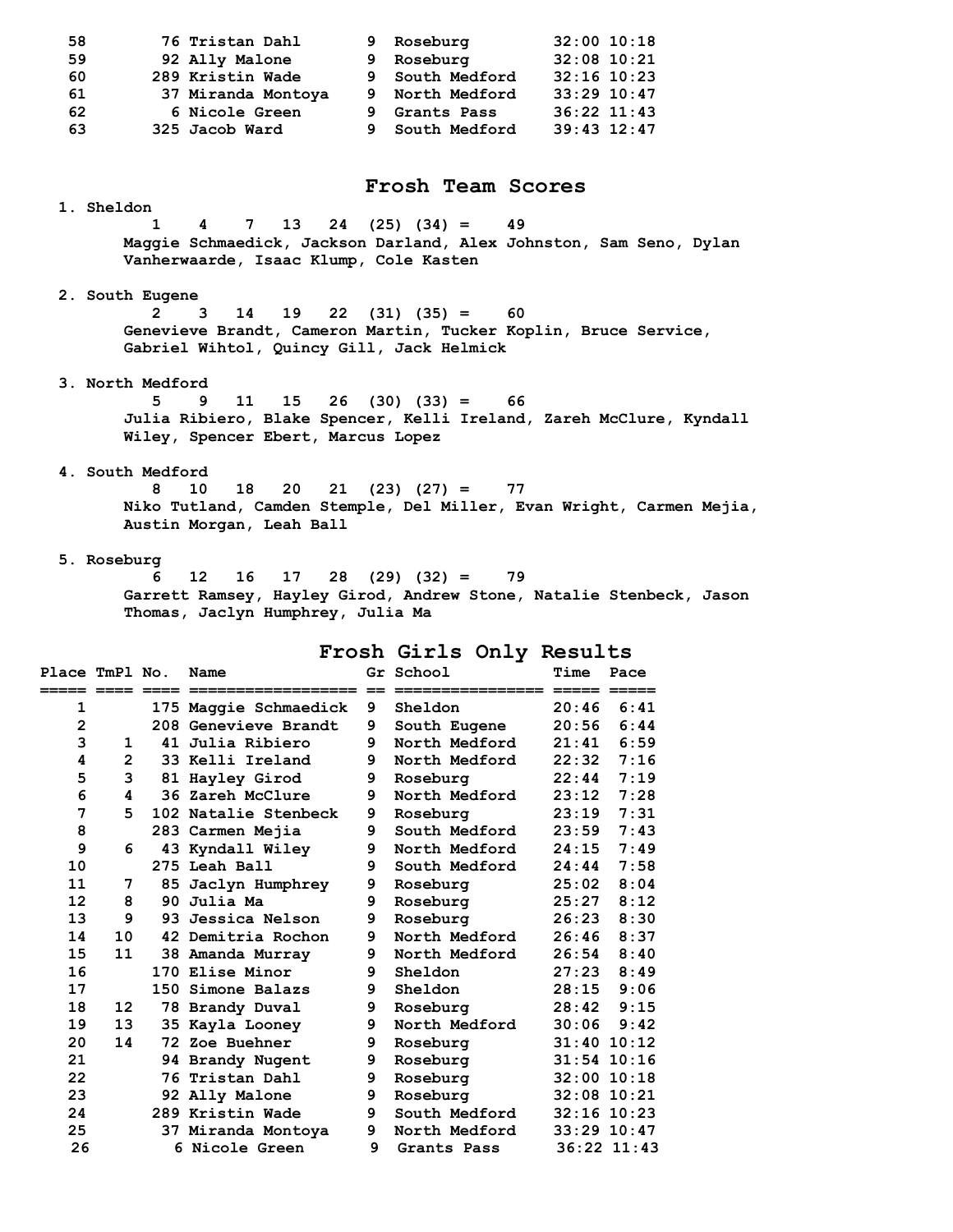**Frosh Boys Only Results** 

| Place TmPl No. |              |     | Name                     |   | Gr School     | Time            | Pace |
|----------------|--------------|-----|--------------------------|---|---------------|-----------------|------|
| ===== ====     |              |     |                          |   |               |                 | $-$  |
| 1              | $\mathbf{1}$ |     | 259 Cameron Martin       | 9 | South Eugene  | 18:36           | 6:00 |
| $\overline{2}$ | $\mathbf{2}$ |     | 181 Jackson Darland      | 9 | Sheldon       | 18:40           | 6:01 |
| 3              | 3            |     | 136 Garrett Ramsey       | 9 | Roseburg      | 18:50           | 6:04 |
| 4              | 4            |     | 188 Alex Johnston        | 9 | Sheldon       | 18:54           | 6:05 |
| 5              |              |     | 17 Conner Lauffenburg    | 9 | Grants Pass   | 19:03           | 6:08 |
| 6              | 5            |     | 321 Niko Tutland         | 9 | South Medford | 19:10           | 6:10 |
| 7              | 6            |     | 62 Blake Spencer         | 9 | North Medford | 19:17           | 6:13 |
| 8              | 7            |     | 316 Camden Stemple       | 9 | South Medford | 19:25           | 6:15 |
| 9              | 8            |     | 206 Sam Seno             | 9 | Sheldon       | 19:46           | 6:22 |
| 10             | 9            | 257 | Tucker Koplin            | 9 | South Eugene  | 20:04           | 6:28 |
| 11             | 10           |     | 140 Andrew Stone         | 9 | Roseburg      | 20:17           | 6:32 |
| 12             |              |     | 14 Forrest Eldred        | 9 | Grants Pass   | 20:28           | 6:36 |
| 13             | 11           |     | 305 Del Miller           | 9 | South Medford | 20:45           | 6:41 |
| 14             | 12           |     | 271 Bruce Service        | 9 | South Eugene  | 20:48           | 6:42 |
| 15             | 13           |     | 324 Evan Wright          | 9 | South Medford | 20:56           | 6:45 |
| 16             | 14           |     | 272 Gabriel Wihtol       | 9 | South Eugene  | 21:01           | 6:46 |
| 17             | 15           |     | 307 Austin Morgan        | 9 | South Medford | 21:03           | 6:47 |
| 18             | 16           |     | 207 Dylan Vanherwaarde 9 |   | Sheldon       | 21:05           | 6:48 |
| 19             | 17           |     | 190 Isaac Klump          | 9 | Sheldon       | 21:10           | 6:49 |
| 20             | 18           |     | 142 Jason Thomas         | 9 | Roseburg      | 21:46           | 7:01 |
| 21             | 19           |     | 49 Spencer Ebert         | 9 | North Medford | 22:14           | 7:10 |
| 22             | 20           |     | 250 Quincy Gill          | 9 | South Eugene  | 22:19           | 7:11 |
| 23             | 21           |     | 319 Darian Thompson      | 9 | South Medford | 22:45           | 7:20 |
| 24             | 22           |     | 58 Marcus Lopez          | 9 | North Medford | 23:07           | 7:27 |
| 25             | 23           |     | 111 Brandon Buehner      | 9 | Roseburg      | 23:30           | 7:34 |
| 26             | 24           |     | 189 Cole Kasten          | 9 | Sheldon       | 23:42           | 7:38 |
| 27             | 25           |     | 63 Brendon Surgeon       | 9 | North Medford | 24:02           | 7:44 |
| 28             | 26           |     | 295 Sylas Burkhalter     | 9 | South Medford | 24:21           | 7:51 |
| 29             | 27           |     | 55 Shae Keifer           | 9 | North Medford | 24:26           | 7:52 |
| 30             | 28           |     | 252 Jack Helmick         | 9 | South Eugene  | 24:30           | 7:54 |
| 31             |              |     | 320 Cory Turk            | 9 | South Medford | 24:33           | 7:54 |
| 32             | 29           |     | 112 Felipe Carrion       | 9 | Roseburg      | 24:46           | 7:58 |
| 33             |              |     | <b>312 Trenton Ruf</b>   | 9 | South Medford | 24:59           | 8:03 |
| 34             |              |     | 317 Josh Symonds         | 9 | South Medford | 25:13           | 8:07 |
| 35             | 30           |     | 179 Chad Burke           | 9 | Sheldon       | 26:40           | 8:35 |
| 36             |              |     | 178 Ben Buchholz         | 9 | Sheldon       | 26:54           | 8:40 |
| 37             |              |     | 325 Jacob Ward           | 9 | South Medford | $36:43$ $11:49$ |      |

# **Soph – Master Clock**

| Place TmPl No. | _____        | Name                 | Gr School               | Time<br>===== | Pace<br>===== |
|----------------|--------------|----------------------|-------------------------|---------------|---------------|
| 1              | 1            | 284 Lauren Morgan    | 10 South Medford        | 19:52         | 6:24          |
| $\overline{2}$ | $\mathbf{2}$ | 225 Paige Kouba      | 10 South Eugene         | 20:12         | 6:30          |
| 3              | 3            | 39 Brenna Phelps     | 10 North Medford        | 20:12         | 6:31          |
| 4              | 4            | 304 Travis Jantzer   | <b>10 South Medford</b> | 20:36         | 6:38          |
| 5              | 5.           | 270 Zach Selko       | 10 South Eugene         | 20:40         | 6:39          |
| 6              | 6            | 167 Kelsi Klotter    | 10 Sheldon              | 21:00         | 6:46          |
| 7              | 7            | 299 Jack Delaney     | <b>10 South Medford</b> | 21:16         | 6:51          |
| 8              | 8            | 119 Bruno Gegenhuber | 10 Roseburg             | 21:35         | 6:57          |
| 9              | 9            | 226 Emma Lang        | 10 South Eugene         | 21:42         | 6:59          |
| 10             | 10           | 253 Joe Holvey       | 10 South Eugene         | 21:52         | 7:03          |
| 11             | 11           | 137 Tyler Roberts    | 10 Roseburg             | 22:06         | 7:07          |
| 12             | 12           | 315 Codie Spencer    | <b>10 South Medford</b> | 22:13         | 7:10          |
| 13             | 13           | 141 John Talik       | 10 Roseburg             | 22:26         | 7:13          |
| 14             | 14           | 143 Aaron Valdivia   | 10 Roseburg             | 22:31         | 7:15          |
| 15             | 15           | 273 Jack Wilson      | 10 South Eugene         | 22:35         | 7:17          |
| 16             | 16           | 46 Tom Carlton       | <b>10 North Medford</b> | 22:44         | 7:19          |
| 17             | 17           | 22 Ryan Schmidt      | 10 Grants Pass          | 22:45         | 7:20          |
| 18             | 18           | 247 Evan Davis       | 10 South Eugene         | 22:54         | 7:23          |
| 19             | 19           | 291 Benjamin Barret  | <b>10 South Medford</b> | 23:06         | 7:26          |
| 20             | 20           | 106 Tyler Becherer   | 10 Roseburg             | 23:16         | 7:30          |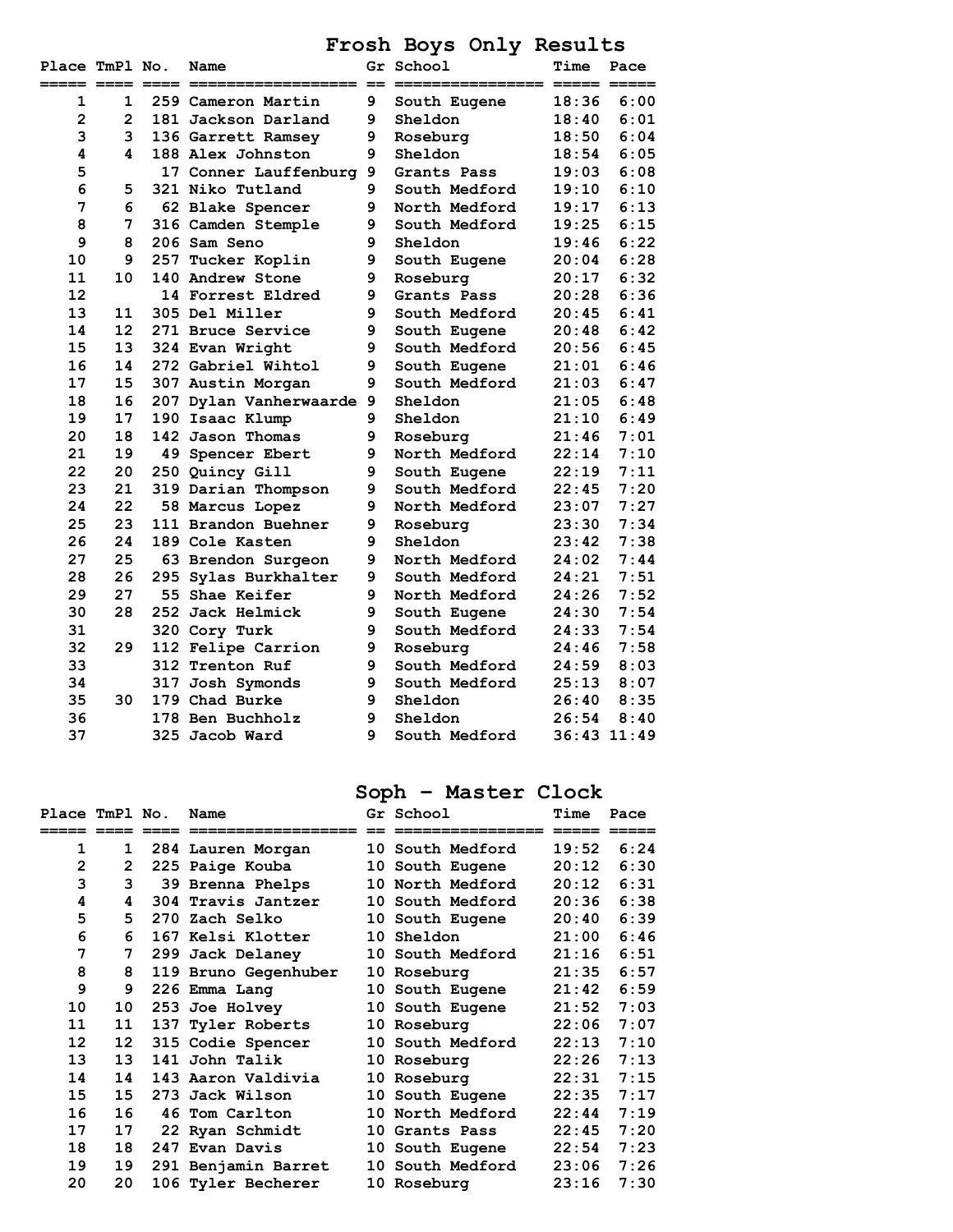| 21 | 21 | 50 Justin Haupt                        | <b>10 North Medford</b> | 23:17           | 7:30          |
|----|----|----------------------------------------|-------------------------|-----------------|---------------|
| 22 | 22 | 118 Jose Flores                        | 10 Roseburg             | 23:18           | 7:30          |
| 23 | 23 | 174 Allie Reiling                      | 10 Sheldon              | 23:21           | 7:31          |
| 24 | 24 | 19 William Martin                      | 10 Grants Pass          | 23:25           | 7:33          |
| 25 | 25 | 26 Zheng Zheng                         | 10 Grants Pass          | 23:35           | 7:36          |
| 26 | 26 | 217 Michaela Gilmer                    | 10 South Eugene         | 23:38           | 7:37          |
| 27 | 27 | 101 Alexandrea Standri 10 Roseburg     |                         | 23:42           | 7:38          |
| 28 |    | 211 Madison Burgdorfer 10 South Eugene |                         | 23:45           | 7:39          |
| 29 | 28 | 286 Kayla Parsons                      | <b>10 South Medford</b> | 23:47           | 7:40          |
| 30 | 29 | 288 Lupita Vargas                      | 10 South Medford        | 23:51           | 7:41          |
| 31 |    | <b>280 Christine Hunt</b>              | 10 South Medford        | 23:52           | 7:41          |
| 32 |    | 228 Maddy McNally                      | 10 South Eugene         | 23:53           | 7:41          |
| 33 | 30 | 57 Jonny Lightheart                    | 10 North Medford        | 24:00           | 7:44          |
| 34 |    | 232 Jordyn Roach                       | 10 South Eugene         | 24:01           | 7:44          |
| 35 | 31 | 40 Breanna Pyper                       | 10 North Medford        | 24:02           | 7:44          |
| 36 |    | 298 Kyle Christmas                     | <b>10 South Medford</b> | 24:03           | 7:45          |
| 37 |    | 125 Matthew Johansen                   | 10 Roseburg             | 24:04           | 7:45          |
| 38 |    | 126 Donald Johnston                    | 10 Roseburg             | 24:05           | 7:45          |
| 39 |    | 248 Brian Eimstad                      | 10 South Eugene         | 24:17           | 7:49          |
| 40 |    | 115 Drew Couglin                       | 10 Roseburg             | 24:23           | 7:51          |
| 41 | 32 | 28 Lindsay Bills                       | 10 North Medford        | 24:28           | 7:53          |
| 42 | 33 | 51 Donte Smith Hender 10 North Medford |                         | 24:41           | 7:57          |
| 43 | 34 | 203 Nic Rea                            | <b>10 Sheldon</b>       | 24:58           | 8:03          |
| 44 |    | 114 Aaron Costner                      | 10 Roseburg             | 24:59           | 8:03          |
| 45 |    | 241 Eva Winter                         | 10 South Eugene         | 25:23           | 8:11          |
| 46 |    | 282 Justine Manuel                     | 10 South Medford        | 25:41           | 8:16          |
| 47 |    | 224 Adrian Knorr                       | 10 South Eugene         | 25:45           | 8:18          |
| 48 |    | 246 Spencer Clark                      | 10 South Eugene         | 25:50           | 8:19          |
| 49 | 35 | 204 Jake Roblin                        | <b>10 Sheldon</b>       | 26:19           | 8:29          |
| 50 | 36 | 166 Kelsey Jost                        | <b>10 Sheldon</b>       | 26:22           | 8:29          |
| 51 |    | 30 Alexandria Colmane 10 North Medford |                         | 26:25           | 8:30          |
| 52 | 37 | 156 Taylor Dodrill                     | <b>10 Sheldon</b>       | 26:42           | 8:36          |
| 53 |    | 104 Kyle Adams                         | 10 Roseburg             | 27:34           | 8:53          |
| 54 |    | 77 Ashley Dombrowski                   | 10 Roseburg             | 27:37           | 8:54          |
| 55 |    | 302 Alex Hinsch                        | <b>10 South Medford</b> | 27:40           | 8:55          |
| 56 |    | 98 Rebecca Rhines                      | 10 Roseburg             | 27:40           | 8:55          |
| 57 | 38 | 168 Haley Kreizenbeck                  | 10 Sheldon              | 27:48           | 8:57          |
| 58 |    | 260 Jade Master                        | 10 South Eugene         | 27:55           | 9:00          |
| 59 |    | 129 Camren May                         | 10 Roseburg             | 28:28           | 9:10          |
| 60 |    | 27 Shayla Bailey                       | 10 North Medford        | 28:49           | 9:17          |
| 61 |    | 276 Holly Bennett                      | 10 South Medford        | 29:03           | 9:21          |
| 62 |    | 109 Patrick Brady                      | 10 Roseburg             | 29:21           | 9:27          |
| 63 |    | 91 Julianna Maddux                     | 10 Roseburg             | 29:26           | 9:29          |
| 64 |    | 239 Emily Wheeler                      | 10 South Eugene         | 29:49           | 9:36          |
| 65 | 39 | 4 Jordan Daniels                       | 10 Grants Pass          | 29:57           | 9:39          |
| 66 | 40 | 1 Emma Burgess                         | 10 Grants Pass          | 30:00           | 9:40          |
| 67 |    | 99 Laura Richardson                    | 10 Roseburg             | $31:41$ $10:12$ |               |
| 68 |    | 197 Sam Peterson                       | 10 Sheldon              |                 | $33:06$ 10:39 |
|    |    |                                        |                         |                 |               |

## **Soph Team Scores**

 **1. South Eugene** 

 **2 5 9 10 15 (18) (26) = 41 Paige Kouba, Zach Selko, Emma Lang, Joe Holvey, Jack Wilson, Evan Davis, Michaela Gilmer** 

 **2. South Medford** 

 **1 4 7 12 19 (28) (29) = 43 Lauren Morgan, Travis Jantzer, Jack Delaney, Codie Spencer, Benjamin Barret, Kayla Parsons, Lupita Vargas** 

## **3. Roseburg**

 **8 11 13 14 20 (22) (27) = 66 Bruno Gegenhuber, Tyler Roberts, John Talik, Aaron Valdivia, Tyler Becherer, Jose Flores, Alexandrea Standridge**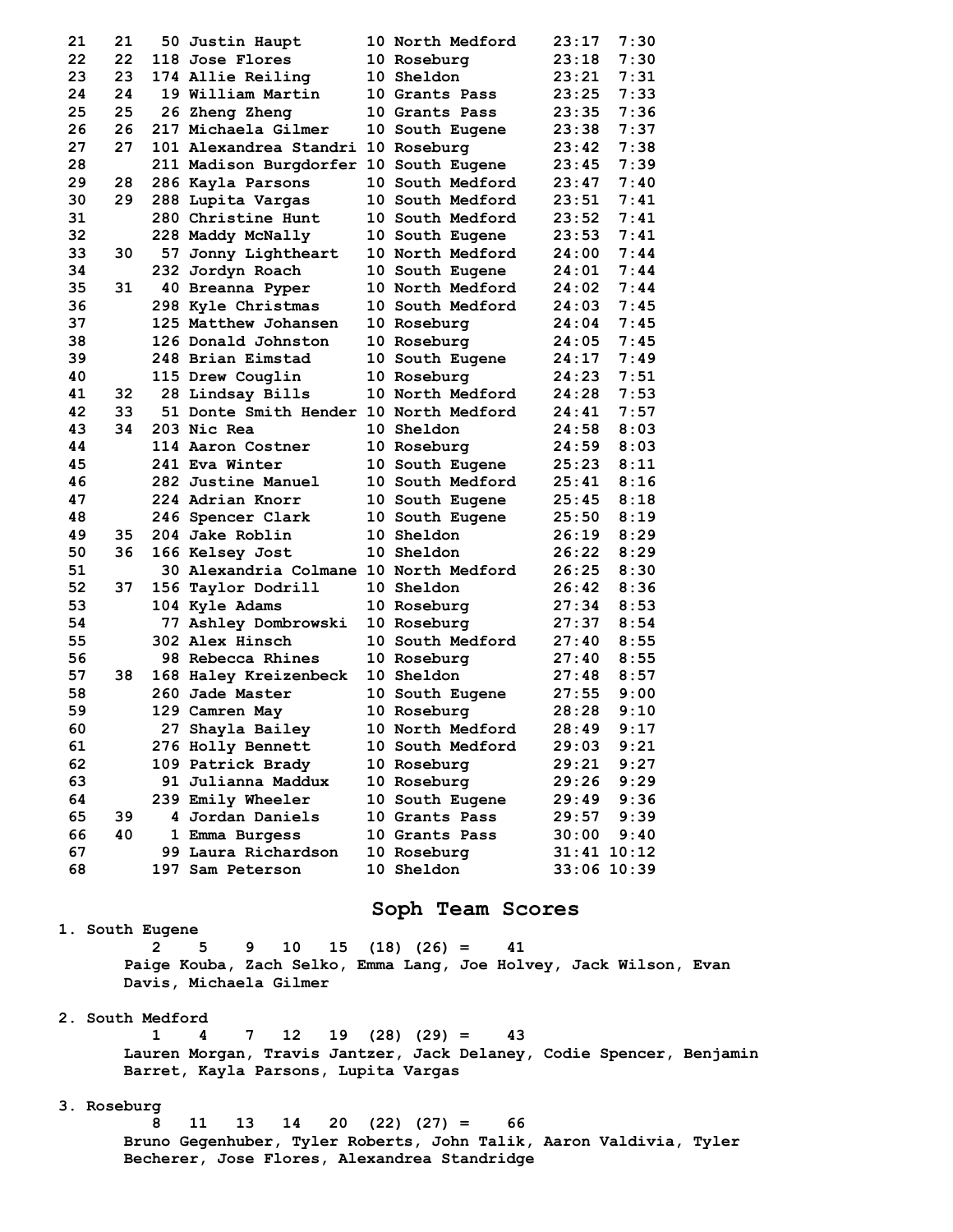**4. North Medford 3 16 21 30 31 (32) (33) = 101 Brenna Phelps, Tom Carlton, Justin Haupt, Jonny Lightheart, Breanna Pyper, Lindsay Bills, Donte Smith Henderson 5. Sheldon 6 23 34 35 36 (37) (38) = 134** 

 **Kelsi Klotter, Allie Reiling, Nic Rea, Jake Roblin, Kelsey Jost, Taylor Dodrill, Haley Kreizenbeck** 

 **6. Grants Pass** 

 **17 24 25 39 40 = 145 Ryan Schmidt, William Martin, Zheng Zheng, Jordan Daniels, Emma Burgess** 

**Soph Girls Only Results** 

| Place TmPl No.        |                   |    | Name                                   | Gr School        | Time  | Pace            |
|-----------------------|-------------------|----|----------------------------------------|------------------|-------|-----------------|
| ===== ==== ==== ====: |                   |    |                                        |                  |       |                 |
| 1                     | $\mathbf{1}$      |    | 284 Lauren Morgan                      | 10 South Medford | 19:52 | 6:24            |
| $\overline{2}$        | $\overline{2}$    |    | 225 Paige Kouba                        | 10 South Eugene  | 20:12 | 6:30            |
| 3                     | 3                 |    | 39 Brenna Phelps                       | 10 North Medford | 20:12 | 6:31            |
| 4                     | 4                 |    | 167 Kelsi Klotter                      | 10 Sheldon       | 21:00 | 6:46            |
| 5                     | 5                 |    | 226 Emma Lang                          | 10 South Eugene  | 21:42 | 6:59            |
| 6                     | 6                 |    | 174 Allie Reiling                      | 10 Sheldon       | 23:21 | 7:31            |
| 7                     | 7                 |    | 217 Michaela Gilmer                    | 10 South Eugene  | 23:38 | 7:37            |
| 8                     | 8                 |    | 101 Alexandrea Standri 10 Roseburg     |                  | 23:42 | 7:38            |
| 9                     | 9                 |    | 211 Madison Burgdorfer 10 South Eugene |                  | 23:45 | 7:39            |
| 10                    | 10                |    | 286 Kayla Parsons                      | 10 South Medford | 23:47 | 7:40            |
| 11                    | 11                |    | 288 Lupita Vargas                      | 10 South Medford | 23:51 | 7:41            |
| 12                    | $12 \overline{ }$ |    | 280 Christine Hunt                     | 10 South Medford | 23:52 | 7:41            |
| 13                    | 13                |    | 228 Maddy McNally                      | 10 South Eugene  | 23:53 | 7:41            |
| 14                    | 14                |    | 232 Jordyn Roach                       | 10 South Eugene  | 24:01 | 7:44            |
| 15                    | 15                |    | 40 Breanna Pyper                       | 10 North Medford | 24:02 | 7:44            |
| 16                    | 16                |    | 28 Lindsay Bills                       | 10 North Medford | 24:28 | 7:53            |
| 17                    | 17                |    | 241 Eva Winter                         | 10 South Eugene  | 25:23 | 8:11            |
| 18                    | 18                |    | 282 Justine Manuel                     | 10 South Medford | 25:41 | 8:16            |
| 19                    |                   |    | 224 Adrian Knorr                       | 10 South Eugene  | 25:45 | 8:18            |
| 20                    | 19                |    | 166 Kelsey Jost                        | 10 Sheldon       | 26:22 | 8:29            |
| 21                    | 20                |    | 30 Alexandria Colmane 10 North Medford |                  | 26:25 | 8:30            |
| 22                    | 21                |    | 156 Taylor Dodrill                     | 10 Sheldon       | 26:42 | 8:36            |
| 23                    | 22                |    | 77 Ashley Dombrowski                   | 10 Roseburg      | 27:37 | 8:54            |
| 24                    | 23                |    | 98 Rebecca Rhines                      | 10 Roseburg      | 27:40 | 8:55            |
| 25                    | 24                |    | 168 Haley Kreizenbeck                  | 10 Sheldon       | 27:48 | 8:57            |
| 26                    | 25                | 27 | Shayla Bailey                          | 10 North Medford | 28:49 | 9:17            |
| 27                    | 26                |    | 276 Holly Bennett                      | 10 South Medford | 29:03 | 9:21            |
| 28                    | 27                |    | 91 Julianna Maddux                     | 10 Roseburg      | 29:26 | 9:29            |
| 29                    |                   |    | 239 Emily Wheeler                      | 10 South Eugene  | 29:49 | 9:36            |
| 30                    |                   |    | 4 Jordan Daniels                       | 10 Grants Pass   | 29:57 | 9:39            |
| 31                    |                   |    | 1 Emma Burgess                         | 10 Grants Pass   | 30:00 | 9:40            |
| 32                    | 28                |    | 99 Laura Richardson                    | 10 Roseburg      |       | $31:41$ $10:12$ |

# **Soph Boys Only Results**

| Place TmPl No. |               | Name                 | Gr School               | Time  | Pace |
|----------------|---------------|----------------------|-------------------------|-------|------|
|                |               |                      |                         |       |      |
| 1              | 1.            | 304 Travis Jantzer   | <b>10 South Medford</b> | 17:36 | 5:40 |
| $\overline{2}$ | $\mathcal{P}$ | 270 Zach Selko       | 10 South Eugene         | 17:40 | 5:41 |
| 3              | 3             | 299 Jack Delaney     | 10 South Medford        | 18:16 | 5:53 |
| 4              | 4             | 119 Bruno Gegenhuber | 10 Roseburg             | 18:35 | 5:59 |
| 5              | 5             | 253 Joe Holvey       | 10 South Eugene         | 18:52 | 6:05 |
| 6              | 6             | 137 Tyler Roberts    | 10 Roseburg             | 19:06 | 6:09 |
| 7              | 7             | 315 Codie Spencer    | 10 South Medford        | 19:13 | 6:12 |
| 8              | 8             | 141 John Talik       | 10 Roseburg             | 19:26 | 6:16 |
| 9              | g             | 143 Aaron Valdivia   | 10 Roseburg             | 19:31 | 6:17 |
| 10             | 1 ດ           | 273 Jack Wilson      | 10 South Eugene         | 19:35 | 6:19 |
|                |               |                      |                         |       |      |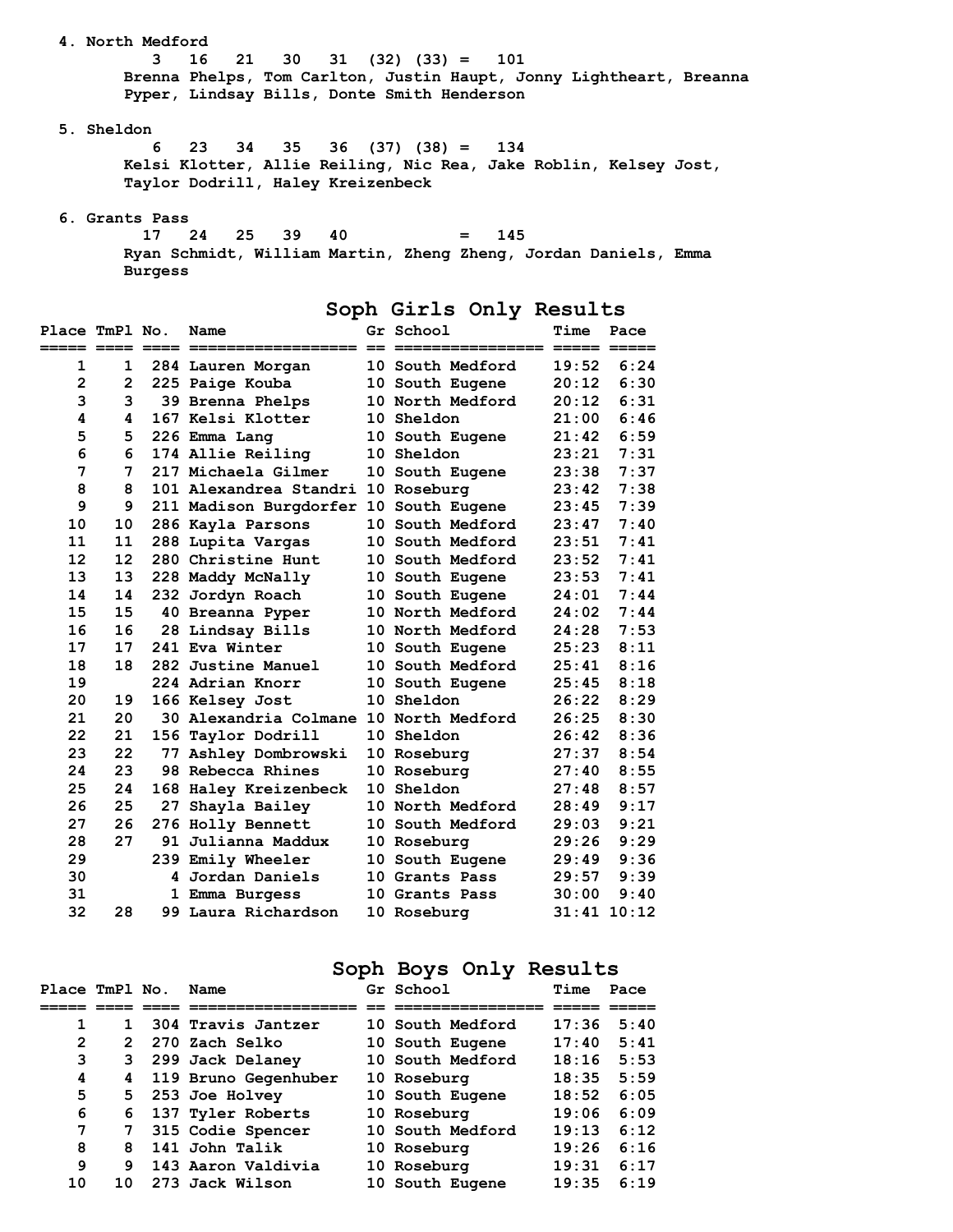| 11 |    | 46 Tom Carlton                         | 10 North Medford        | 19:44 | 6:22 |
|----|----|----------------------------------------|-------------------------|-------|------|
| 12 |    | 22 Ryan Schmidt                        | 10 Grants Pass          | 19:45 | 6:22 |
| 13 | 11 | 247 Evan Davis                         | <b>10 South Eugene</b>  | 19:54 | 6:25 |
| 14 | 12 | 291 Benjamin Barret                    | <b>10 South Medford</b> | 20:06 | 6:28 |
| 15 | 13 | 106 Tyler Becherer                     | <b>10 Roseburg</b>      | 20:16 | 6:32 |
| 16 |    | 50 Justin Haupt                        | 10 North Medford        | 20:17 | 6:32 |
| 17 | 14 | 118 Jose Flores                        | 10 Roseburg             | 20:18 | 6:32 |
| 18 |    | 19 William Martin                      | 10 Grants Pass          | 20:25 | 6:35 |
| 19 |    | 26 Zheng Zheng                         | 10 Grants Pass          | 20:35 | 6:38 |
| 20 |    | 57 Jonny Lightheart                    | 10 North Medford        | 21:00 | 6:46 |
| 21 | 15 | 298 Kyle Christmas                     | <b>10 South Medford</b> | 21:03 | 6:47 |
| 22 | 16 | 125 Matthew Johansen                   | 10 Roseburg             | 21:04 | 6:47 |
| 23 |    | 126 Donald Johnston                    | <b>10 Roseburg</b>      | 21:05 | 6:47 |
| 24 | 17 | 248 Brian Eimstad                      | <b>10 South Eugene</b>  | 21:17 | 6:51 |
| 25 |    | 115 Drew Couglin                       | 10 Roseburg             | 21:23 | 6:53 |
| 26 |    | 51 Donte Smith Hender 10 North Medford |                         | 21:41 | 6:59 |
| 27 |    | 203 Nic Rea                            | <b>10 Sheldon</b>       | 21:58 | 7:05 |
| 28 |    | 114 Aaron Costner                      | 10 Roseburg             | 21:59 | 7:05 |
| 29 | 18 | 246 Spencer Clark                      | 10 South Eugene         | 22:50 | 7:21 |
| 30 |    | 204 Jake Roblin                        | <b>10 Sheldon</b>       | 23:19 | 7:31 |
| 31 |    | 104 Kyle Adams                         | <b>10 Roseburg</b>      | 24:34 | 7:55 |
| 32 | 19 | 302 Alex Hinsch                        | <b>10 South Medford</b> | 24:40 | 7:57 |
| 33 | 20 | 260 Jade Master                        | 10 South Eugene         | 24:55 | 8:02 |
| 34 |    | 129 Camren May                         | 10 Roseburg             | 25:28 | 8:12 |
| 35 |    | 109 Patrick Brady                      | 10 Roseburg             | 26:21 | 8:29 |
| 36 |    | 197 Sam Peterson                       | 10 Sheldon              | 30:06 | 9:42 |

# **Junior – Master Clock**

| Place TmPl No.<br>===== ==== |              | Name                   | Gr School               | Time<br>===== ===== | Pace |
|------------------------------|--------------|------------------------|-------------------------|---------------------|------|
| 1                            | $\mathbf{1}$ | 193 Matthew Melancon   | 11 Sheldon              | 19:07               | 6:09 |
| $\overline{\mathbf{c}}$      | $\mathbf{2}$ | 309 Ryan Perry         | 11 South Medford        | 19:28               | 6:16 |
| 3                            | 3            | 240 Nora Wilson        | 11 South Eugene         | 19:49               | 6:23 |
| 4                            | 4            | 220 Amelia Helmick     | 11 South Eugene         | 19:52               | 6:24 |
| 5                            | 5            | 261 Alex Mauro         | 11 South Eugene         | 20:10               | 6:30 |
| 6                            | 6            | 61 Stetson Smith       | 11 North Medford        | 20:16               | 6:32 |
| 7                            | 7            | 144 Salvador Valencia  | 11 Roseburg             | 20:27               | 6:35 |
| 8                            | 8            | 145 Drew Van Anrooy    | 11 Roseburg             | 20:29               | 6:36 |
| 9                            | 9            | <b>56 Nick Lenford</b> | 11 North Medford        | 20:32               | 6:37 |
| 10                           | 10           | 44 Jennifer Zhu        | 11 North Medford        | 20:40               | 6:39 |
| 11                           | 11           | 52 Jonathan Hokanson   | 11 North Medford        | 20:41               | 6:40 |
| 12                           | 12           | 245 Kevin Chang        | 11 South Eugene         | 20:45               | 6:41 |
| 13                           | 13           | 243 Daniel Bellissimo  | 11 South Eugene         | 20:48               | 6:42 |
| 14                           | 14           | 249 Mario Gaddini      | 11 South Eugene         | 21:02               | 6:47 |
| 15                           | 15           | 296 Alan Bylund        | 11 South Medford        | 21:15               | 6:51 |
| 16                           | 16           | 160 Amanda Engstrom    | 11 Sheldon              | 21:18               | 6:52 |
| 17                           | 17           | 172 Louise Mulvey      | 11 Sheldon              | 21:20               | 6:52 |
| 18                           | 18           | 229 Alia Mowery        | 11 South Eugene         | 21:21               | 6:53 |
| 19                           | 19           | 124 Chayse Jackson     | 11 Roseburg             | 21:32               | 6:56 |
| 20                           |              | 262 Turner Maxwell     | 11 South Eugene         | 21:33               | 6:56 |
| 21                           |              | 230 Anna Persmark      | 11 South Eugene         | 21:40               | 6:59 |
| 22                           | 20           | 279 Erica Chelgren     | 11 South Medford        | 21:46               | 7:01 |
| 23                           |              | 254 Aaron Honn         | 11 South Eugene         | 21:46               | 7:01 |
| 24                           | 21           | 9 Kara Rawlings        | 11 Grants Pass          | 22:13               | 7:09 |
| 25                           |              | 234 Liesl Schnabel     | 11 South Eugene         | 22:24               | 7:13 |
| 26                           | 22           | 29 Kylie Biondi        | 11 North Medford        | 22:33               | 7:16 |
| 27                           | 23           | 116 Jason Duval        | 11 Roseburg             | 22:40               | 7:18 |
| 28                           | 24           | 7 Katie Jenista        | 11 Grants Pass          | 22:40               | 7:18 |
| 29                           | 25           | 314 Nick Shank         | <b>11 South Medford</b> | 22:42               | 7:19 |
| 30                           |              | 258 Simon Leach        | 11 South Eugene         | 22:46               | 7:20 |
| 31                           | 26           | 20 Zack Paterson       | 11 Grants Pass          | 22:48               | 7:21 |
| 32                           |              | 268 Ken Schindler      | 11 South Eugene         | 23:02               | 7:25 |
| 33                           |              | 251 David Helmick      | 11 South Eugene         | 23:05               | 7:26 |
| 34                           | 27           | 293 Caleb Berning      | 11 South Medford        | 23:07               | 7:27 |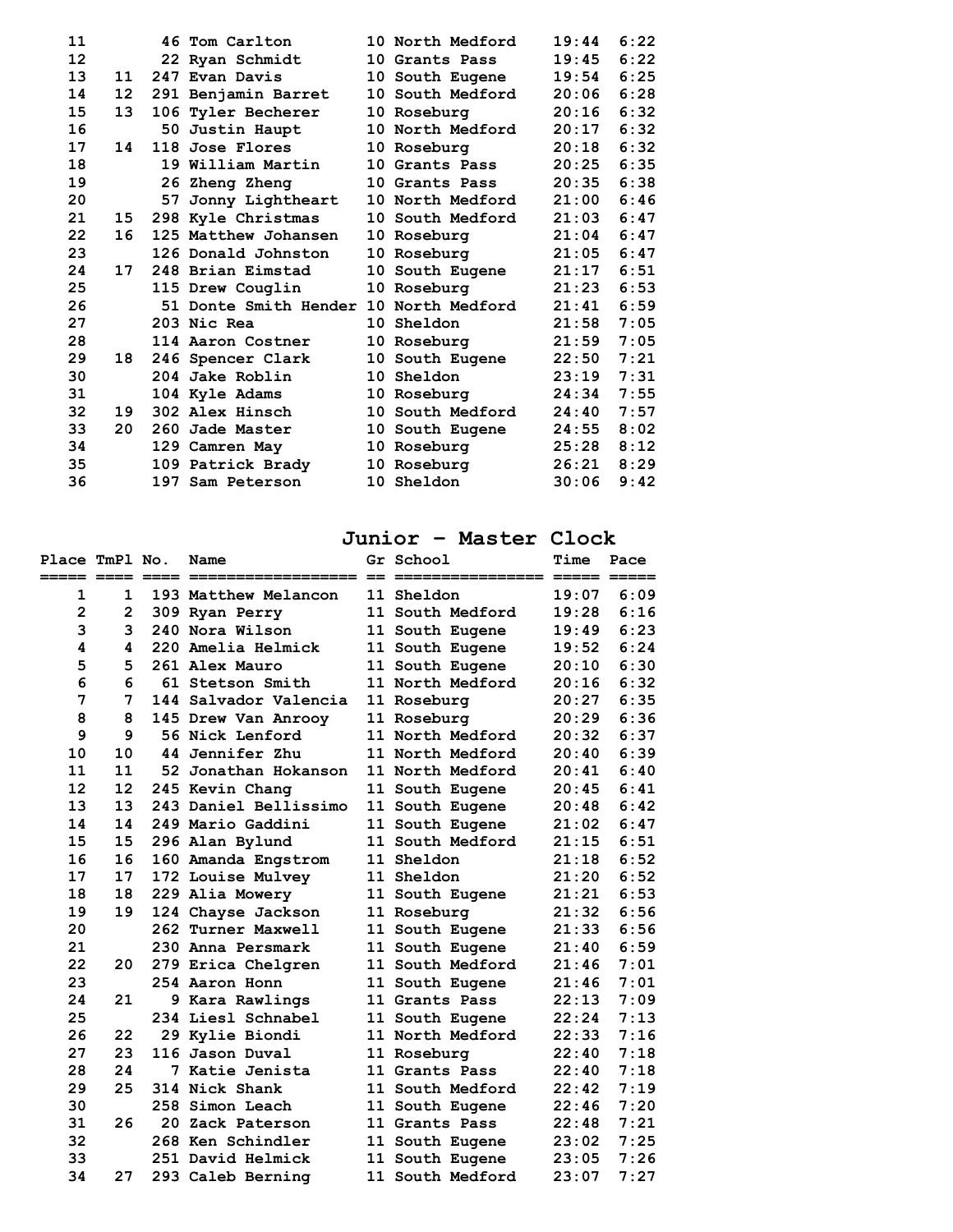| 35 | 28 | 108 Noah Brady                       | 11 Roseburg             | 23:19 | 7:31            |
|----|----|--------------------------------------|-------------------------|-------|-----------------|
| 36 | 29 | 23 Cameron Simpson-Mo 11 Grants Pass |                         | 23:21 | 7:31            |
| 37 |    | 233 Katrin Schmidt                   | 11 South Eugene         | 23:34 | 7:36            |
| 38 |    | 264 Collin McElroy                   | 11 South Eugene         | 23:35 | 7:36            |
| 39 | 30 | 310 Pat Rice                         | <b>11 South Medford</b> | 23:41 | 7:38            |
| 40 | 31 | 301 Dillon Herick                    | 11 South Medford        | 23:54 | 7:42            |
| 41 | 32 | 200 Alex Raabe                       | 11 Sheldon              | 24:02 | 7:44            |
| 42 | 33 | 202 Matt Rasmussen                   | <b>11 Sheldon</b>       | 24:41 | 7:57            |
| 43 |    | 294 Seth Burkhalter                  | 11 South Medford        | 24:43 | 7:58            |
| 44 |    | 326 Jared Bourne                     | <b>11 South Medford</b> | 24:44 | 7:58            |
| 45 |    | 209 Cara Brastad                     | 11 South Eugene         | 24:50 | 8:00            |
| 46 | 34 | 177 Megan West                       | <b>11 Sheldon</b>       | 25:03 | 8:04            |
| 47 | 35 | 180 Chris Correll                    | 11 Sheldon              | 25:09 | 8:06            |
| 48 |    | 192 Ross Lindly                      | <b>11 Sheldon</b>       | 25:09 | 8:06            |
| 49 |    | 157 Sumin Dong                       | 11 Sheldon              | 25:10 | 8:06            |
| 50 |    | 182 Alvaro Garay                     | 11 Sheldon              | 25:12 | 8:07            |
| 51 | 36 | 121 Andy Girod                       | 11 Roseburg             | 25:31 | 8:13            |
| 52 | 37 | 5 Emily Fuller                       | 11 Grants Pass          | 25:36 | 8:15            |
| 53 | 38 | 87 Marissa Kagele                    | 11 Roseburg             | 25:45 | 8:18            |
| 54 |    | 300 Ben Gustafson                    | 11 South Medford        | 25:48 | 8:18            |
| 55 |    | 308 Marshall Moses                   | 11 South Medford        | 26:03 | 8:23            |
| 56 |    | 198 Mac Powers                       | 11 Sheldon              | 26:10 | 8:26            |
| 57 |    | 103 Kendra Walters                   | 11 Roseburg             | 26:15 | 8:27            |
| 58 |    | 159 Becca Eddy                       | <b>11 Sheldon</b>       | 26:16 | 8:27            |
| 59 |    | 183 Gonzalo Garay                    | 11 Sheldon              | 26:27 | 8:31            |
| 60 |    | 66 Michaela Bailey                   | 11 Roseburg             | 27:15 | 8:47            |
| 61 |    | 311 Zack Rogers                      | 11 South Medford        | 27:25 | 8:50            |
| 62 |    | 84 Alison Heverly                    | 11 Roseburg             | 27:26 | 8:50            |
| 63 |    | 123 Mike Hector                      | 11 Roseburg             | 27:32 | 8:52            |
| 64 |    | 163 Rebeca Haro                      | 11 Sheldon              | 27:33 | 8:52            |
| 65 |    | 70 Katherine Brady                   | 11 Roseburg             | 27:49 | 8:57            |
| 66 |    | 65 Aulani Aviles                     | 11 Roseburg             | 28:23 | 9:09            |
| 67 |    | 277 Kenya Berard                     | <b>11 South Medford</b> | 28:28 | 9:10            |
| 68 |    | 86 Ashli Johnsen                     | 11 Roseburg             | 29:38 | 9:33            |
| 69 |    | 69 Morgan Boggs                      | 11 Roseburg             | 29:39 | 9:33            |
| 70 |    | 107 Daniel Beckman                   | 11 Roseburg             | 30:08 | 9:42            |
| 71 |    | 80 Kirsten Fox                       | 11 Roseburg             | 30:26 | 9:48            |
| 72 |    | 68 Serena Board                      | 11 Roseburg             | 30:29 | 9:49            |
| 73 |    | 135 Troy Phillips                    | 11 Roseburg             |       | $32:03$ $10:19$ |
| 74 |    | 151 Bailey Bernheine                 | 11 Sheldon              |       | $32:14$ $10:23$ |

## **Junior Team Scores**

 **1. South Eugene 3 4 5 12 13 (14) (18) = 37 Nora Wilson, Amelia Helmick, Alex Mauro, Kevin Chang, Daniel Bellissimo, Mario Gaddini, Alia Mowery** 

## **2. North Medford**

 **6 9 10 11 22 = 58 Stetson Smith, Nick Lenford, Jennifer Zhu, Jonathan Hokanson, Kylie Biondi** 

## **3. Roseburg**

 **7 8 19 23 28 (36) (38) = 85 Salvador Valencia, Drew Van Anrooy, Chayse Jackson, Jason Duval, Noah Brady, Andy Girod, Marissa Kagele** 

 **4. South Medford** 

 **2 15 20 25 27 (30) (31) = 89 Ryan Perry, Alan Bylund, Erica Chelgren, Nick Shank, Caleb Berning, Pat Rice, Dillon Herick** 

### **5. Sheldon**

 **1 16 17 32 33 (34) (35) = 99**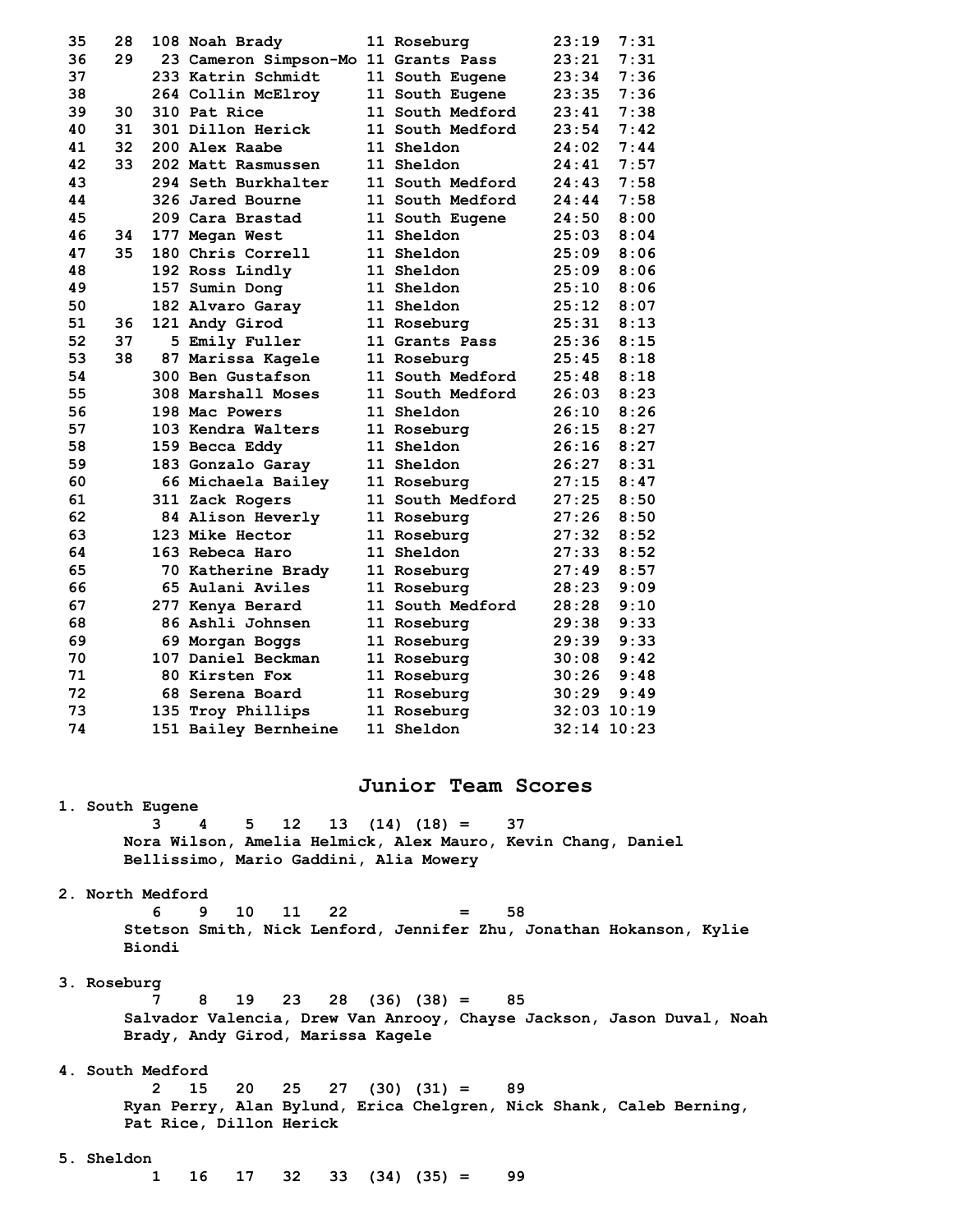**Matthew Melancon, Amanda Engstrom, Louise Mulvey, Alex Raabe, Matt Rasmussen, Megan West, Chris Correll** 

 **6. Grants Pass** 

 **21 24 26 29 37 = 137 Kara Rawlings, Katie Jenista, Zack Paterson, Cameron Simpson-Mock, Emily Fuller** 

Place TmPl No. Name **Gr** School **Time Pace ===== ==== ==== ================== == ================ ===== ===== 1 1 240 Nora Wilson 11 South Eugene 19:49 6:23 2 2 220 Amelia Helmick 11 South Eugene 19:52 6:24 3 44 Jennifer Zhu 11 North Medford 20:40 6:39 4 3 160 Amanda Engstrom 11 Sheldon 21:18 6:52 5 4 172 Louise Mulvey 11 Sheldon 21:20 6:52 6 5 229 Alia Mowery 11 South Eugene 21:21 6:53 7 6 230 Anna Persmark 11 South Eugene 21:40 6:59 8 279 Erica Chelgren 11 South Medford 21:46 7:01 9 9 Kara Rawlings 11 Grants Pass 22:13 7:09 10 7 234 Liesl Schnabel 11 South Eugene 22:24 7:13 11 29 Kylie Biondi 11 North Medford 22:33 7:16 12 7 Katie Jenista 11 Grants Pass 22:40 7:18 13 8 233 Katrin Schmidt 11 South Eugene 23:34 7:36 14 9 209 Cara Brastad 11 South Eugene 24:50 8:00 15 10 177 Megan West 11 Sheldon 25:03 8:04 16 11 157 Sumin Dong 11 Sheldon 25:10 8:06 17 5 Emily Fuller 11 Grants Pass 25:36 8:15 18 12 87 Marissa Kagele 11 Roseburg 25:45 8:18 19 13 103 Kendra Walters 11 Roseburg 26:15 8:27 20 14 159 Becca Eddy 11 Sheldon 26:16 8:27 21 15 66 Michaela Bailey 11 Roseburg 27:15 8:47 22 16 84 Alison Heverly 11 Roseburg 27:26 8:50 23 17 163 Rebeca Haro 11 Sheldon 27:33 8:52 24 18 70 Katherine Brady 11 Roseburg 27:49 8:57 25 19 65 Aulani Aviles 11 Roseburg 28:23 9:09 26 277 Kenya Berard 11 South Medford 28:28 9:10 27 20 86 Ashli Johnsen 11 Roseburg 29:38 9:33 28 69 Morgan Boggs 11 Roseburg 29:39 9:33 29 80 Kirsten Fox 11 Roseburg 30:26 9:48 30 68 Serena Board 11 Roseburg 30:29 9:49 31 21 151 Bailey Bernheine 11 Sheldon 32:14 10:23** 

#### **Junior Girls Only Results**

## **Junior Boys Only Results**

| Place TmPl No. |                 | Name                  | Gr School               | Time  | Pace |
|----------------|-----------------|-----------------------|-------------------------|-------|------|
|                |                 |                       |                         |       |      |
| 1              | 1.              | 193 Matthew Melancon  | 11 Sheldon              | 16:07 | 5:12 |
| $\overline{2}$ | 2               | 309 Ryan Perry        | <b>11 South Medford</b> | 16:28 | 5:18 |
| 3              | 3               | 261 Alex Mauro        | 11 South Eugene         | 17:10 | 5:32 |
| 4              |                 | 61 Stetson Smith      | 11 North Medford        | 17:16 | 5:34 |
| 5              | 4               | 144 Salvador Valencia | 11 Roseburg             | 17:27 | 5:37 |
| 6              | 5.              | 145 Drew Van Anrooy   | 11 Roseburg             | 17:29 | 5:38 |
| 7              |                 | 56 Nick Lenford       | 11 North Medford        | 17:32 | 5:39 |
| 8              |                 | 52 Jonathan Hokanson  | 11 North Medford        | 17:41 | 5:42 |
| 9              | 6               | 245 Kevin Chang       | 11 South Eugene         | 17:45 | 5:43 |
| 10             | 7               | 243 Daniel Bellissimo | 11 South Eugene         | 17:48 | 5:44 |
| 11             | 8               | 249 Mario Gaddini     | 11 South Eugene         | 18:02 | 5:49 |
| 12             | 9               | 296 Alan Bylund       | <b>11 South Medford</b> | 18:15 | 5:53 |
| 13             | 10              | 124 Chayse Jackson    | 11 Roseburg             | 18:32 | 5:58 |
| 14             | 11              | 262 Turner Maxwell    | 11 South Eugene         | 18:33 | 5:58 |
| 15             | 12 <sup>2</sup> | 254 Aaron Honn        | 11 South Eugene         | 18:46 | 6:03 |
| 16             | 13              | 116 Jason Duval       | 11 Roseburg             | 19:40 | 6:20 |
| 17             | 14              | 314 Nick Shank        | 11 South Medford        | 19:42 | 6:21 |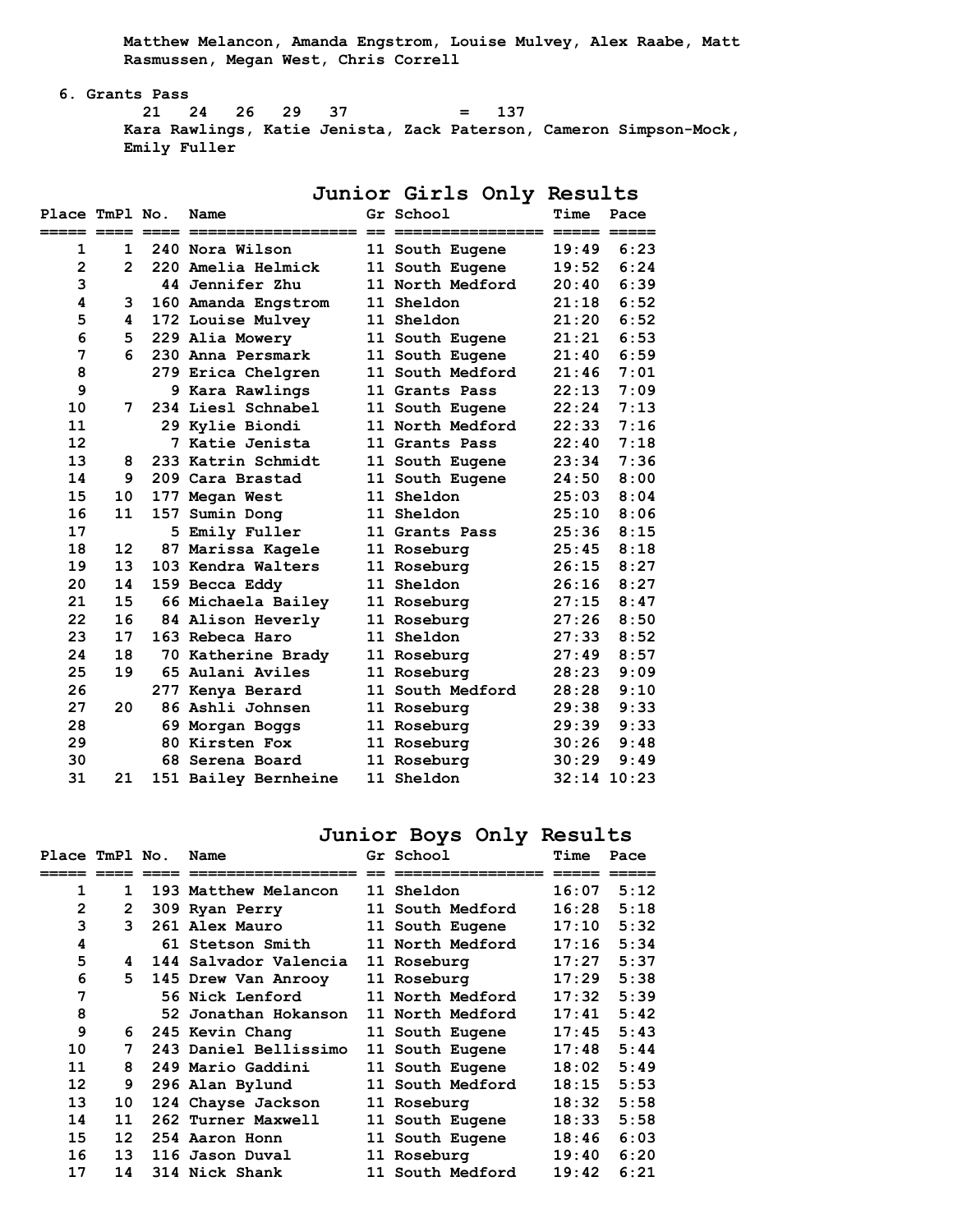| 18 | 15 | 258 Simon Leach                      | 11 South Eugene         | 19:46 | 6:22 |
|----|----|--------------------------------------|-------------------------|-------|------|
| 19 |    | 20 Zack Paterson                     | 11 Grants Pass          | 19:48 | 6:23 |
| 20 |    | 268 Ken Schindler                    | 11 South Eugene         | 20:02 | 6:27 |
| 21 |    | 251 David Helmick                    | 11 South Eugene         | 20:05 | 6:28 |
| 22 | 16 | 293 Caleb Berning                    | <b>11 South Medford</b> | 20:07 | 6:29 |
| 23 | 17 | 108 Noah Brady                       | 11 Roseburg             | 20:19 | 6:33 |
| 24 |    | 23 Cameron Simpson-Mo 11 Grants Pass |                         | 20:21 | 6:33 |
| 25 |    | 264 Collin McElroy                   | 11 South Eugene         | 20:35 | 6:38 |
| 26 | 18 | 310 Pat Rice                         | 11 South Medford        | 20:41 | 6:40 |
| 27 | 19 | 301 Dillon Herick                    | <b>11 South Medford</b> | 20:54 | 6:44 |
| 28 | 20 | 200 Alex Raabe                       | 11 Sheldon              | 21:02 | 6:47 |
| 29 | 21 | 202 Matt Rasmussen                   | <b>11 Sheldon</b>       | 21:41 | 6:59 |
| 30 | 22 | 294 Seth Burkhalter                  | 11 South Medford        | 21:43 | 7:00 |
| 31 |    | 326 Jared Bourne                     | <b>11 South Medford</b> | 21:44 | 7:00 |
| 32 | 23 | 180 Chris Correll                    | 11 Sheldon              | 22:09 | 7:08 |
| 33 | 24 | 192 Ross Lindly                      | 11 Sheldon              | 22:09 | 7:08 |
| 34 | 25 | 182 Alvaro Garay                     | <b>11 Sheldon</b>       | 22:12 | 7:09 |
| 35 | 26 | 121 Andy Girod                       | 11 Roseburg             | 22:31 | 7:15 |
| 36 |    | 300 Ben Gustafson                    | 11 South Medford        | 22:48 | 7:21 |
| 37 |    | 308 Marshall Moses                   | <b>11 South Medford</b> | 23:03 | 7:25 |
| 38 | 27 | 198 Mac Powers                       | 11 Sheldon              | 23:10 | 7:28 |
| 39 |    | 183 Gonzalo Garay                    | <b>11 Sheldon</b>       | 23:27 | 7:33 |
| 40 |    | 311 Zack Rogers                      | 11 South Medford        | 24:25 | 7:52 |
| 41 | 28 | 123 Mike Hector                      | 11 Roseburg             | 24:32 | 7:54 |
| 42 |    | 107 Daniel Beckman                   | 11 Roseburg             | 27:08 | 8:44 |
| 43 |    | 135 Troy Phillips                    | 11 Roseburg             | 29:03 | 9:21 |
|    |    |                                      |                         |       |      |

# **Senior – Master Clock**

| Place TmPl No. |              | Name                              | Gr School        | Time  | Pace |
|----------------|--------------|-----------------------------------|------------------|-------|------|
| 1              | $\mathbf{1}$ | 196 Caleb Patrick                 | 12 Sheldon       | 20:02 | 6:27 |
| $\mathbf{2}$   | $\mathbf{2}$ | 201 Hayden Randall                | 12 Sheldon       | 20:05 | 6:28 |
| 3              | 3            | 134 Lewis Phillips                | 12 Roseburg      | 20:13 | 6:31 |
| 4              | 4            | 47 Blake Durkee                   | 12 North Medford | 20:14 | 6:31 |
| 5              | 5            | 263 Scott McCann                  | 12 South Eugene  | 20:19 | 6:33 |
| 6              | 6            | 122 Tim Harker                    | 12 Roseburg      | 20:29 | 6:36 |
| 7              | 7            | 237 Sasha Teninty                 | 12 South Eugene  | 20:34 | 6:37 |
| 8              | 8            | 278 Kelsey Bradshaw               | 12 South Medford | 20:42 | 6:40 |
| 9              | 9            | 274 Devon Armstrong               | 12 South Medford | 20:43 | 6:40 |
| 10             | 10           | 285 Riley Morgan                  | 12 South Medford | 20:44 | 6:41 |
| 11             | 11           | 194 Todd Moore                    | 12 Sheldon       | 20:53 | 6:43 |
| 12             | 12           | 132 Zakery Munroe                 | 12 Roseburg      | 21:00 | 6:46 |
| 13             | 13           | 215 Meredith Dehaas               | 12 South Eugene  | 21:02 | 6:47 |
| 14             | 14           | 306 Wes Miller                    | 12 South Medford | 21:05 | 6:47 |
| 15             | 15           | 60 Nick Sharpe                    | 12 North Medford | 21:07 | 6:48 |
| 16             | 16           | 185 Tyrell Jagelski               | 12 Sheldon       | 21:10 | 6:49 |
| 17             | 17           | 21 Michael Robbins                | 12 Grants Pass   | 21:22 | 6:53 |
| 18             | 18           | 186 Kyle Johnson                  | 12 Sheldon       | 21:31 | 6:56 |
| 19             | 19           | 164 Breanna Hartshorne 12 Sheldon |                  | 21:39 | 6:59 |
| 20             | 20           | 313 Brandon Scott                 | 12 South Medford | 21:40 | 6:59 |
| 21             | 21           | 24 Andrew Stulz                   | 12 Grants Pass   | 21:43 | 7:00 |
| 22             | 22           | 83 Rylie Hancock                  | 12 Roseburg      | 22:04 | 7:06 |
| 23             | 23           | 265 Zane Mowery                   | 12 South Eugene  | 22:09 | 7:08 |
| 24             | 24           | 269 Luke Schwedler                | 12 South Eugene  | 22:11 | 7:09 |
| 25             | 25           | 95 Bryanna Oelrich                | 12 Roseburg      | 22:25 | 7:13 |
| 26             | 26           | 59 Ben Paul                       | 12 North Medford | 22:26 | 7:13 |
| 27             | 27           | 169 Coral McKibben                | 12 Sheldon       | 22:27 | 7:14 |
| 28             | 28           | 105 Cody Barron                   | 12 Roseburg      | 22:30 | 7:15 |
| 29             |              | 152 Sarah Buchholz                | 12 Sheldon       | 22:42 | 7:19 |
| 30             | 29           | 281 Lindy Keiser                  | 12 South Medford | 22:44 | 7:19 |
| 31             | 30           | 67 Alex Bing                      | 12 Roseburg      | 22:44 | 7:19 |
| 32             |              | 205 Justin Sawyer                 | 12 Sheldon       | 22:45 | 7:20 |
| 33             | 31           | 15 Stephen Jones                  | 12 Grants Pass   | 22:46 | 7:20 |
| 34             | 32           | 32 Baylee Hearns                  | 12 North Medford | 22:51 | 7:22 |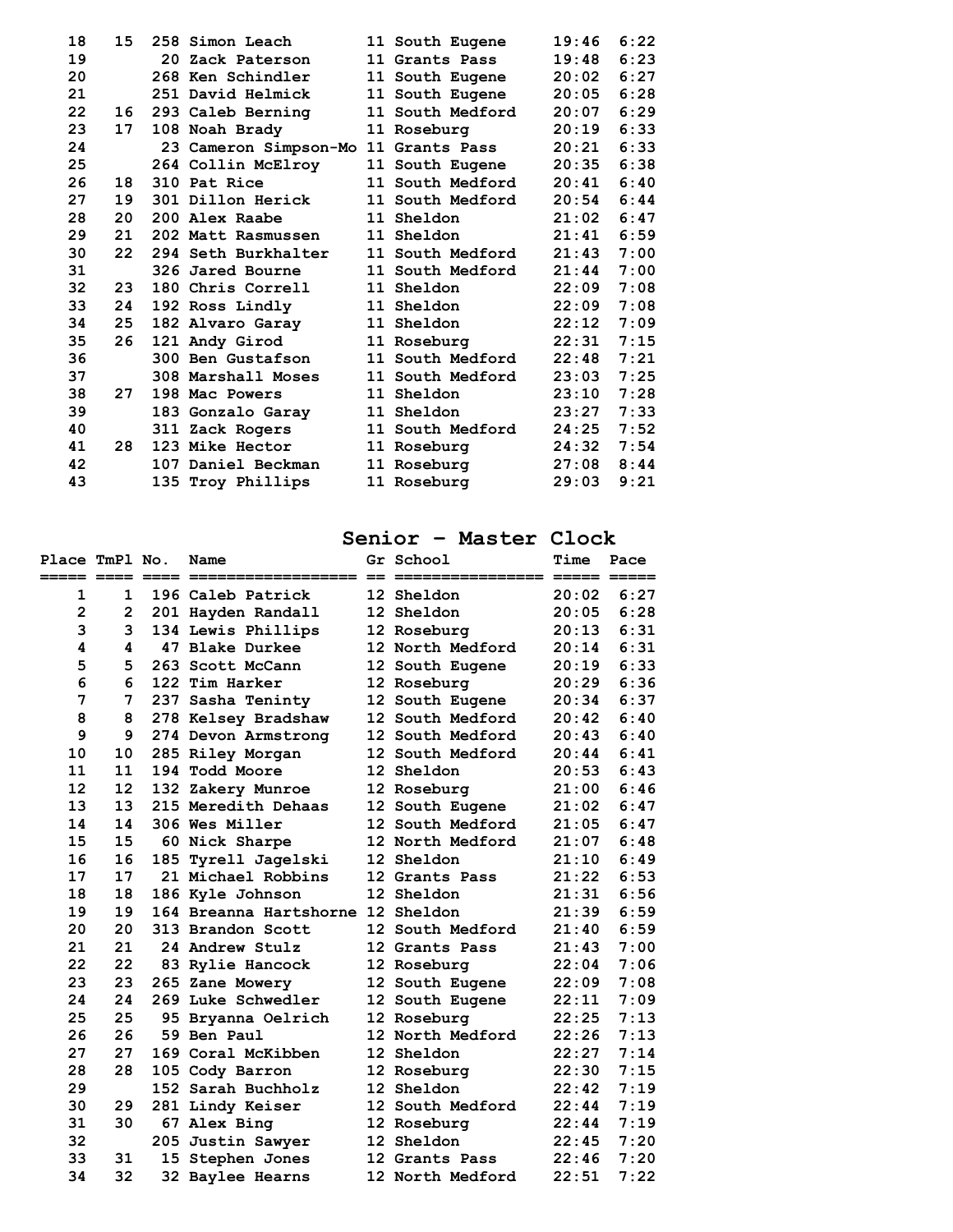| 35 |    | 113 Francisco Carrion                   | 12 Roseburg             | 22:53       | 7:22 |
|----|----|-----------------------------------------|-------------------------|-------------|------|
| 36 | 33 | 10 Audrey Sigel                         | 12 Grants Pass          | 22:56       | 7:23 |
| 37 |    | 173 Taylor Osterhout                    | 12 Sheldon              | 23:08       | 7:27 |
| 38 | 34 | 292 Dallas Bell                         | 12 South Medford        | 23:09       | 7:27 |
| 39 |    | 130 Samuel Mecham                       | 12 Roseburg             | 23:21       | 7:31 |
| 40 | 35 | 45 Jonathan Beskow                      | 12 North Medford        | 23:31       | 7:35 |
| 41 |    | 133 Ryan Nelson                         | 12 Roseburg             | 23:34       | 7:36 |
| 42 |    | 100 Stephanie Richards 12 Roseburg      |                         | 23:59       | 7:44 |
| 43 |    | 120 Jeremy Gegenhuber                   | 12 Roseburg             | 24:03       | 7:45 |
| 44 |    | 82 Hannah Hallgrimson 12 Roseburg       |                         | 24:04       | 7:45 |
| 45 |    | 139 Cody Stoecker                       | 12 Roseburg             | 24:07       | 7:46 |
| 46 | 36 | 8 Erika Okawa                           | 12 Grants Pass          | 24:22       | 7:51 |
| 47 | 37 | 222 Aimee Jones-Suemat 12 South Eugene  |                         | 24:29       | 7:53 |
| 48 |    | 322 David Van Buskirk                   | 12 South Medford        | 24:49       | 8:00 |
| 49 | 38 | 3 Miranda Cruz                          | 12 Grants Pass          | 25:08       | 8:06 |
| 50 | 39 | 236 Robyn Steuber                       | 12 South Eugene         | 25:19       | 8:09 |
| 51 | 40 | 2 Jacque Cox                            | 12 Grants Pass          | 25:30       | 8:13 |
| 52 |    | 131 Dustin Mougey                       | 12 Roseburg             | 26:41       | 8:36 |
| 53 |    | <b>88 Jessie Kennedy</b>                | 12 Roseburg             | 26:49       | 8:38 |
| 54 |    | 79 Erika Engstrom                       | 12 Roseburg             | 27:12       | 8:46 |
| 55 |    | 96 Lischa Ohlde                         | 12 Roseburg             | 27:16       | 8:47 |
| 56 |    | 97 Veronica Puga                        | 12 Roseburg             | 27:19       | 8:48 |
| 57 |    | 290 Sarah Wright                        | <b>12 South Medford</b> | 27:24       | 8:49 |
| 58 |    | 138 Travis Smith                        | 12 Roseburg             | 28:08       | 9:04 |
| 59 |    | 127 Joel Ma                             | 12 Roseburg             | 28:28       | 9:10 |
| 60 |    | 148 Julianna Weber                      | 12 Roseburg             | 29:30       | 9:30 |
| 61 |    | 287 Samantha Rowbottom 12 South Medford |                         | 35:15 11:21 |      |

## **Senior Team Scores**

 **1. Sheldon** 

 **1 2 11 16 18 (19) (27) = 48 Caleb Patrick, Hayden Randall, Todd Moore, Tyrell Jagelski, Kyle Johnson, Breanna Hartshorne, Coral McKibben** 

# **2. South Medford**

 **8 9 10 14 20 (29) (34) = 61 Kelsey Bradshaw, Devon Armstrong, Riley Morgan, Wes Miller, Brandon Scott, Lindy Keiser, Dallas Bell** 

### **3. Roseburg**

 **3 6 12 22 25 (28) (30) = 68 Lewis Phillips, Tim Harker, Zakery Munroe, Rylie Hancock, Bryanna Oelrich, Cody Barron, Alex Bing** 

#### **4. South Eugene**

 **5 7 13 23 24 (37) (39) = 72 Scott McCann, Sasha Teninty, Meredith Dehaas, Zane Mowery, Luke Schwedler, Aimee Jones-Suemat, Robyn Steuber** 

## **5. North Medford**

 **4 15 26 32 35 = 112 Blake Durkee, Nick Sharpe, Ben Paul, Baylee Hearns, Jonathan Beskow** 

#### **6. Grants Pass**

 **17 21 31 33 36 (38) (40) = 138 Michael Robbins, Andrew Stulz, Stephen Jones, Audrey Sigel, Erika Okawa, Miranda Cruz, Jacque Cox** 

## **Senior Girls Only Results**

| Place TmPl No. |              | Name                  | Gr School        | Time               | Pace |
|----------------|--------------|-----------------------|------------------|--------------------|------|
|                |              |                       |                  |                    |      |
|                | $\mathbf{1}$ | 237 Sasha Teninty     | 12 South Eugene  | $20:34$ 6:37       |      |
| 2              |              | 1 278 Kelsey Bradshaw | 12 South Medford | $20:42 \quad 6:40$ |      |
| 3              |              | 2 274 Devon Armstrong | 12 South Medford | $20:43 \quad 6:40$ |      |